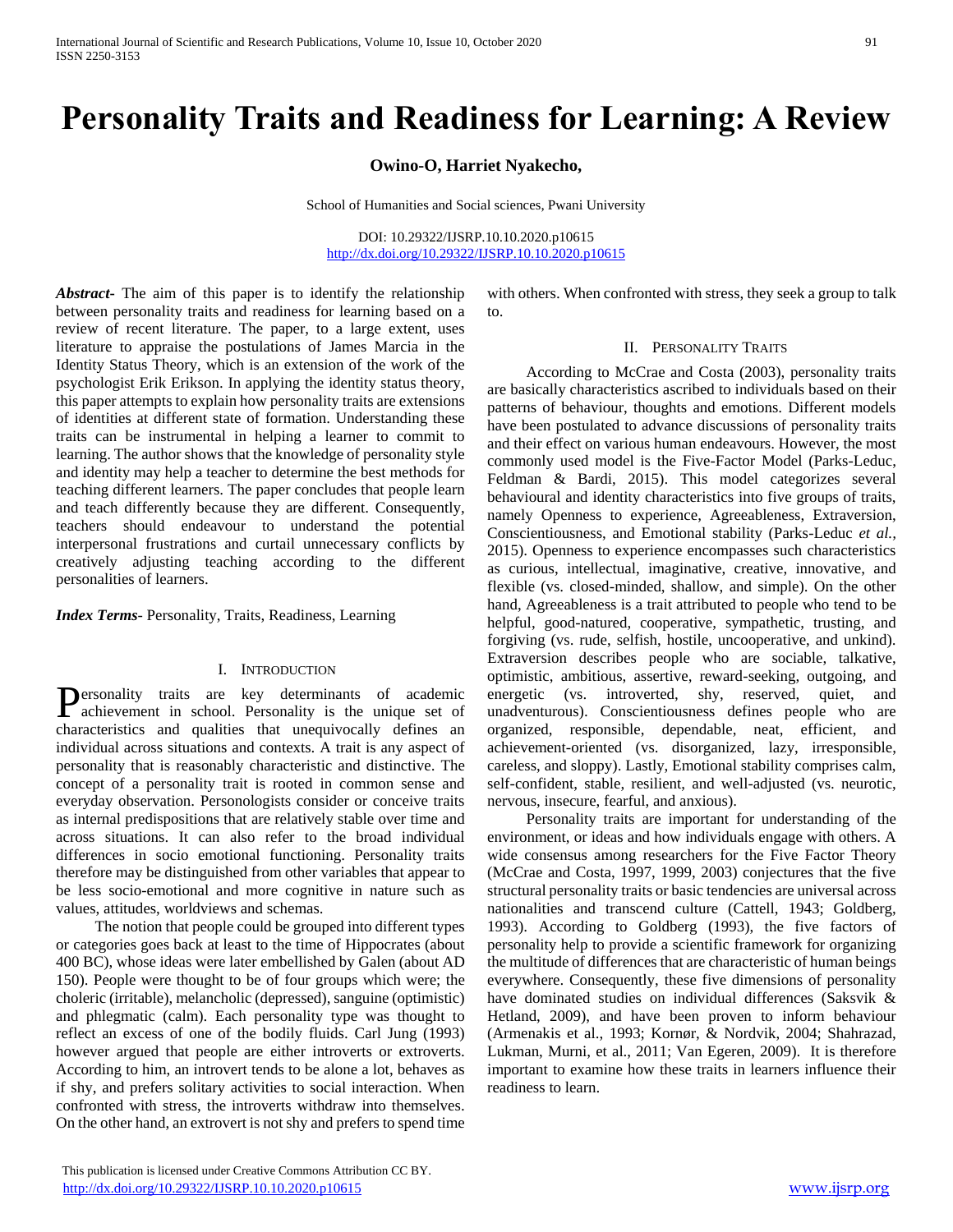#### III. READINESS FOR LEARNING

 Readiness for learning is the capacity to receive, internalize and act on acquired skills. It is a paradoxical concept that implies preparation for something else (learning), yet, as a process, it also requires learning. It is plausible to say readiness for learning is the individual state where one is physically, mentally and emotionally ready to learn. Preparedness to learn is a gimmick, an easy way to rapidly increase the rates of learning contrary to not geared up to learn which diverts attention away and one cannot learn successfully (Prakash, 2012). Hypothetically, it may be difficult for learners to prepare unless they are helped (taught) to prepare to learn. Readiness for learning is important since, as Schindler (2013) argues, even the most optimal conditions for teaching and learning may disfavour certain learners who are not prepared to meet the demands of the learning environment. The unforeseen deception of unpreparedness to learn is shattering as it tends to decrease the efficiency and effectiveness of teaching. One reason, for instance, could be the fact that learners may not have "attained the physical and mental maturity, the foundation of concepts and the language or the social and emotional adjustment necessary for learning at the level which the teacher is attempting" (Schindler, 2013, p. 301). Therefore, teaching must be appropriate to the readiness level of the learners; otherwise, the goals of teaching will be untenable.

 Readiness for learning was initially proposed in relation to early childhood education, with particular concern being to ensure that pre-schoolers are prepared to get in and remain competent in acquiring knowledge within established educational systems. However, it is not merely a construct aimed at ensuring that no child is left behind; it entails a process of capacity building that is subject to many forces, both within and outside the learner's control. According to Heller, Wolfe and Steinberg (2017), contemporary students must cultivate the full range of intellectual, interpersonal, and intrapersonal capacities that have been grouped together under the banner of deeper learning. What role do personality traits play in the process of students' cultivation of these capacities?

 The aim of this paper is to identify the relationship between personality traits and readiness for learning based on a review of recent literature. The paper, to a large extent, uses current literature to appraise the postulations of James Marcia in the Identity Status Theory, which is an extension of the work of the psychologist Erik Erikson.

## IV. IDENTITY STATUS THEORY AND INDIVIDUAL **CHARACTERISTICS**

 Identity is non-cognitive and plays a pivotal role in research on education, given that under some circumstances it may influence school choices, classroom behaviours, career performance, and the disposition of adolescents towards schooling (Flores-Crespo, 2007). According to Erikson (1968), forming identity mainly ensues at adolescence, and begins at the point when the adolescent copes with social demands and developmental challenges and attempts to give meaning to his choices and commitments of his life. Therefore the main view of Identity Status Theory is that a person's sense of identity is determined mainly by the choices and commitments they make towards some personal and social traits (Kroger & Marcia, 2011).

 On the premise of Erikson's theory and the two dimensions of exploration and commitment, Marcia (1966) presented an identity status paradigm, in an attempt to render the concept of identity formation amenable to research. Marcia (1993) identified four identity statuses by which late adolescents and young adults undertake identity defining decision in different domains and namely: Achievement (commitment followings exploration), Moratorium (low commitment, high exploration), Foreclosure (high commitment, low exploration) and Diffusion (low commitment, low or without exploration).

 Table 1 below presents four key identity statuses and how they affect individuals.

| <b>Identity Status</b> | <b>Characteristics of individuals</b>                                                        |
|------------------------|----------------------------------------------------------------------------------------------|
| Identity achievement   | - Solid with important focuses in their lives                                                |
|                        | - Retain some flexibility, but are not easily swayed by external influences and pressures in |
|                        | their chosen life directions                                                                 |
|                        | - Persevere against obstacles, unless proceeding becomes clearly unrealistic                 |
|                        | - Have room for understanding the experiences of others                                      |
|                        | - Reliable and sources of strength for others                                                |
| Moratoriums            | - Struggling to define themselves                                                            |
|                        | - Lively, engaging, conflicted, and sometimes tiring to be around                            |
|                        | - May try to draw others into their identity formation project                               |
|                        | - Often exquisitely morally sensitive                                                        |
|                        | - Best of outcomes: make self-relevant choices and move on to the firm commitments of        |
|                        | identity achievement                                                                         |
|                        | - Worst of outcomes: can become paralyzed in their vacillations                              |
| Foreclosure            | - Appear as strong and self-directed as achievements                                         |
|                        | - There is a brittleness, and, hence, underlying fragility, to their position                |
|                        | - Have difficulty considering alternatives seriously; they thus maintain their stances       |
|                        | defensively and either deny or distort disconfirming information                             |
|                        | - Seek conforming positions which helps them to find self and familial affirmations          |

**Table 1: Identity Statuses and Individual Characteristics**

 This publication is licensed under Creative Commons Attribution CC BY. <http://dx.doi.org/10.29322/IJSRP.10.10.2020.p10615> [www.ijsrp.org](http://ijsrp.org/)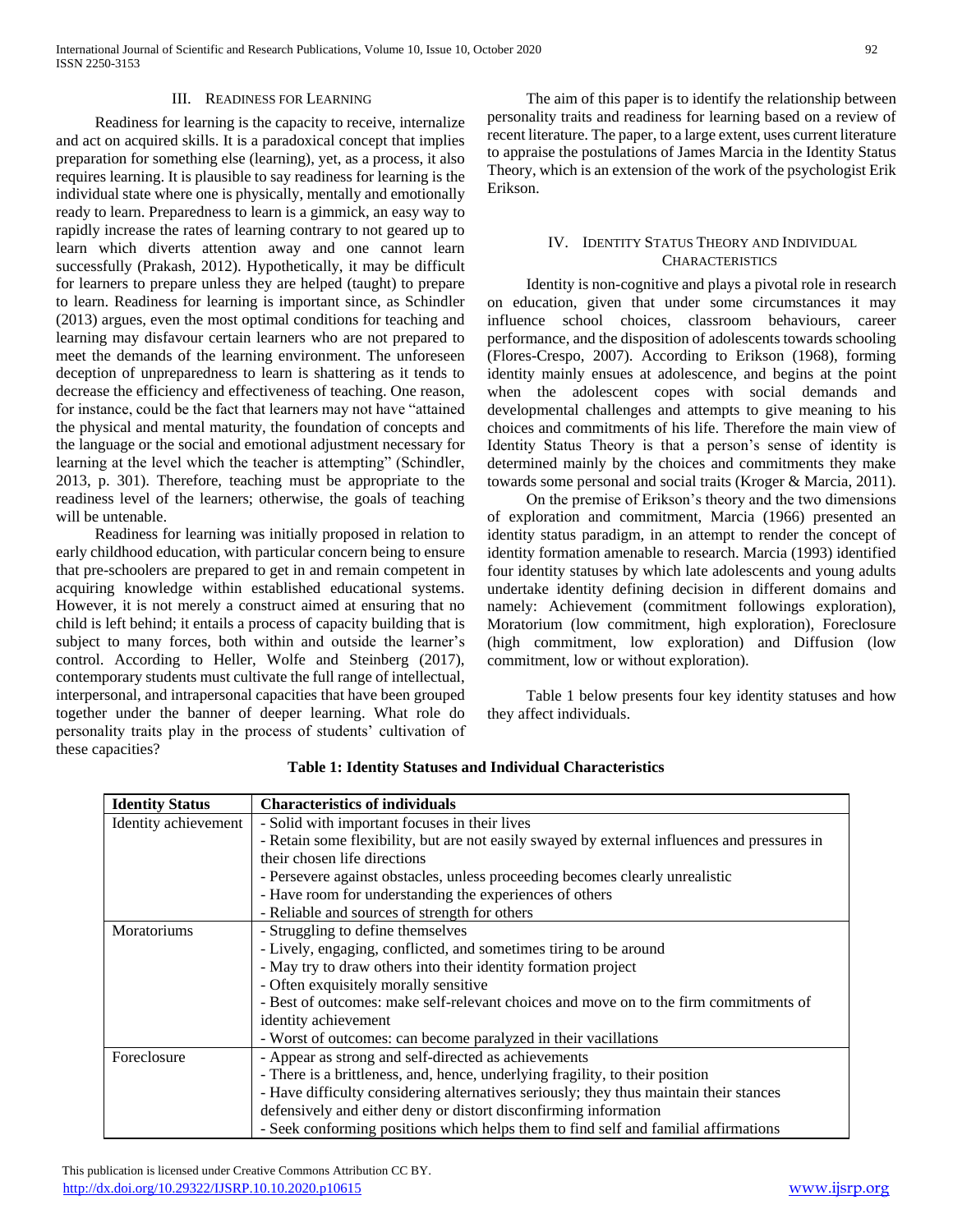| Identity diffusions | - Have a weak or non-existent exploratory period and an inability to make definite      |
|---------------------|-----------------------------------------------------------------------------------------|
|                     | commitments                                                                             |
|                     | - Can be whatever current influences shape them to be                                   |
|                     | - At their best, they can appear extremely flexible, charming, and infinitely adaptable |
|                     | At their worst, diffusions are lost and isolated, beset by feelings of emptiness and    |
|                     | meaninglessness                                                                         |

*Source: Adapted from Kroger and Marcia (2011)*

 In applying the identity status theory, this paper attempts to explain how personality traits are extensions of identities at different state of formation. Understanding these traits can be instrumental in helping a learner to commit to learning. According to Luyckx, Teppers, Klimstra and Rassart (2014), personality have been known to be some of the key contributors to variations in identity development among people. Similarly, Vancea (2014) observes that "The psychic maturity level reached by an individual depends on the way in which he succeeds in accepting and going through identity crises, eventually assuming a clear, precise and authentic personal identity" (p. 5-6). However, these authors lament that there is a research gap on the relationship between personality traits and current identity models. In contribution to filling this gap and address the paucity of studies, this paper examines the relationship between personality traits and readiness for learning, which is conceptualized as part of an identity commitment.

## V. PERSONALITY TRAITS AND LEARNING

 In their 2011 book titled *How to Teach Now: Five Keys to Personalized Learning in the Classroom,* Powell and Kusuma-Powell urges teachers to understand their students well. Among the benefits they enumerate for knowing students is the teachers' ability to gauge fully every learner's capacity and readiness for learning. Such knowledge will then enable the teachers to create a psychologically safe environment for every learner. Knowing a student's readiness level will also enable the teacher to define strategies for accessing the curriculum to enhance participation. According to Powell and Kusuma-Powell, contemporary teachers must demonstrate a heightened emotional intelligence in the classroom.

 Komarraju, Karau, Scmeck and Avdic (2011) have studied the big five personality traits, learning styles and academic achievement. They found that conscientiousness and agreeableness had a positive relationship with key learning styles, namely synthesis analysis, methodical study, fact retention and elaborate processing. These findings suggest that these personality traits are likely to be ready for deep learning styles. From the instant study, extraversion and openness also registered fair performance with elaborate processing learning styles. On the other hand, Komarraju et al. (2011) found that neuroticism was negatively associated with all these learning styles. This means that neurotics are not ready to learn using these deep learning approaches and teachers may need to alter their goals and styles to meet the needs of such learners. The authors conclude that students who are intellectually curious are more ready to learn than those who are emotionally unstable.

 In a study of personality traits, learning and academic achievements, Jensen (2015) observes that openness is marked by on trying to resolve their internal issues by acquiring skills. Therefore, neuroticism does not always imply a student is not ready to participate in a learning environment. It may simply imply the need for the teacher to make certain adjustments to help that student tap into their internal motivators for knowledgeseeking actions.

a student's desire to know more. Accordingly, such students have both the intrinsic drive to seek out knowledge and allow themselves to be extrinsically stimulated to learn. The implication is that openness as a personality trait allows for greater readiness for learning. Jensen further notes that openness is positively linked to deep learning and negatively correlated to surface learning. Conscientiousness also had a significant, albeit less strong, association with deep and achieving learning. He however reports a weak association between deep learning and extraversion and agreeableness. Lastly, students who lack emotional stability (neurotics) exhibit a higher affinity for surface as opposed to deep learning.

 Corker, Oswald and Donnellan (2012) observe that of the big five personality traits, conscientiousness presents a strong predictor of preparedness for high academic achievement. A key factor in conscientiousness that researchers single out as the greatest driver for the desire to learn is self-efficacy (Cupani & Pautassi, 2013). Nonetheless, Corker *et al.* note that learners with this type of trait need purposeful guidance to stay committed to their academic pursuits. The reason is that these learners tend to gravitate towards laziness and loss of focus. They also tend to be negligent and early quitters.

 On the other hand, Steele-Johnson and Leas (2013) have found that openness has an indirect influence on student's readiness for learning and ultimately on their academic performance. This indirect effect stems from the fact that learners with this type of trait tend to easily slip into conventions so as to gain social acceptance, instead of seeking to be creative and independent of mind. To such learners, subscribing to conservative views may be easier and a way of showing that they accommodate other people's ideas. According to Steele-Johnson and Leas, however, openness is a stronger predictor of learning at the lower levels of education compared to conscientiousness, which is strongest at the higher levels of learning. This may be explained by the fact at a younger stage, most open children are honest and down-to-earth.

 Studies that explore the influence of emotional stability on learning mostly examine the impact of neuroticism on students' performance. For instance, Richardson, Abraham and Bond (2012) predict that neuroticism may render a learner completely

dysfunctional in the classroom setting due to its associated factors. These factors include stress, unhealthy behavior patterns and low self-esteem. However, Beckmann, Beckmann and Birney (2013) argue that neuroticism can even drive students to concentrate more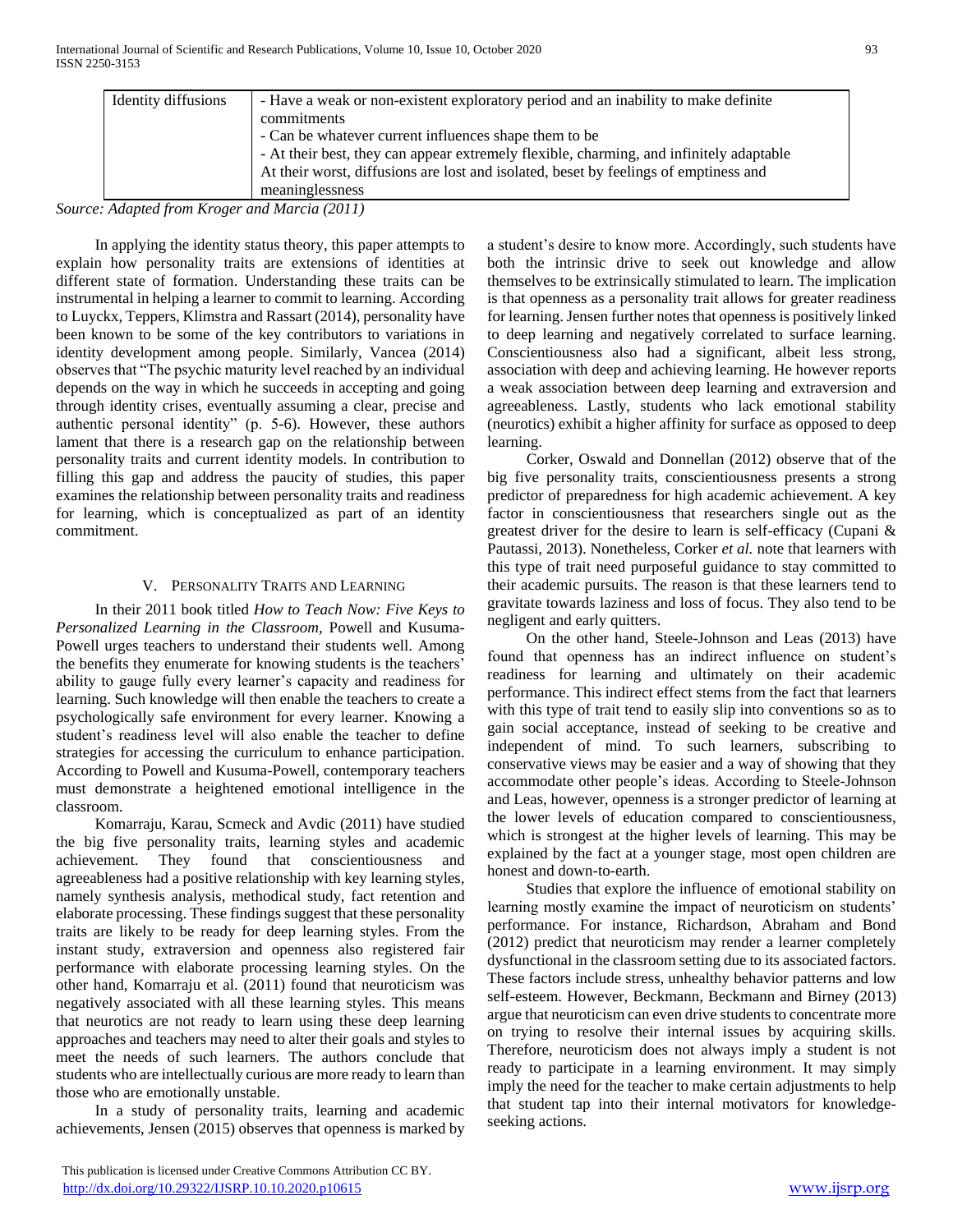Richardson *et al.* (2012) also observe that learners with agreeableness may desire collaborative learning set-ups in order to perform. These authors also paint a similar scenario for students with extraversion personality traits. According to them, extraversion promotes outward looking behaviour which can distract a learner from their academic work. Therefore, they caution that learners with these two trait types tend to lose focus easily. As such, the best approach to helping such learners is to provide social learning groups. Such groups will provide them with a place of affirmation and social identity.

Based on the literature review, Table 2 below provides a summary of the potential issues that teachers may need to address across the personality trait categories in relation to students' readiness for learning.

| <b>Personality Trait</b> | Low score characteristics of students that could impair with readiness for learning   |
|--------------------------|---------------------------------------------------------------------------------------|
| <b>Openness</b>          | Down-to-earth: Can be naïve and gullible                                              |
|                          | Uncreative and conventional/conservative: Does not interrogate existing ideas and     |
|                          | assumptions.                                                                          |
|                          | Prefers routine: Reluctant to change or take up new subjects.                         |
|                          | Uncurious: Does not show 'hunger' for learning.                                       |
| Agreeableness            | Ruthless: Can be unconcerned with fellow learners                                     |
|                          | Suspicious: Does not trust the teacher or colleagues.                                 |
|                          | Stingy: Does not collaborate with other learners                                      |
|                          | Antagonistic, critical, irritable: Tendency to be the notorious noise-maker in class. |
|                          | Easily distracted: Lacks focus/short attention span.                                  |
| Extraversion             | Reserved/quiet: Would rather not ask questions, even when they desire to.             |
|                          | Loner: Hates group works.                                                             |
|                          | Sober, passive, unfeeling: Lost in their own world/day-dreaming in the classroom.     |
| Conscientiousness        | Negligent: Loses marks for minor mistakes/lack of attention to detail                 |
|                          | Lazy: Loves last-minute actions                                                       |
|                          | Disorganized: Finds it hard to revise from poorly constructed notes                   |
|                          | Late: Misses out on key introductory topics                                           |
|                          | Aimless: Always disoriented during learning                                           |
|                          | Quitting: Gives up when things get tough                                              |
| Emotional stability      | Neurotic: Always afraid to fail leading to inaction or hyperactivity.                 |
|                          | Short-tempered: Reactive to situations                                                |
|                          | Self-satisfied, comfortable: Does not see the need to seek more knowledge or          |
|                          | understanding of issues                                                               |
|                          | Unemotional, hardy: Lacks emotional intelligence                                      |

*Source: Adapted from Feist and Feist (2009)*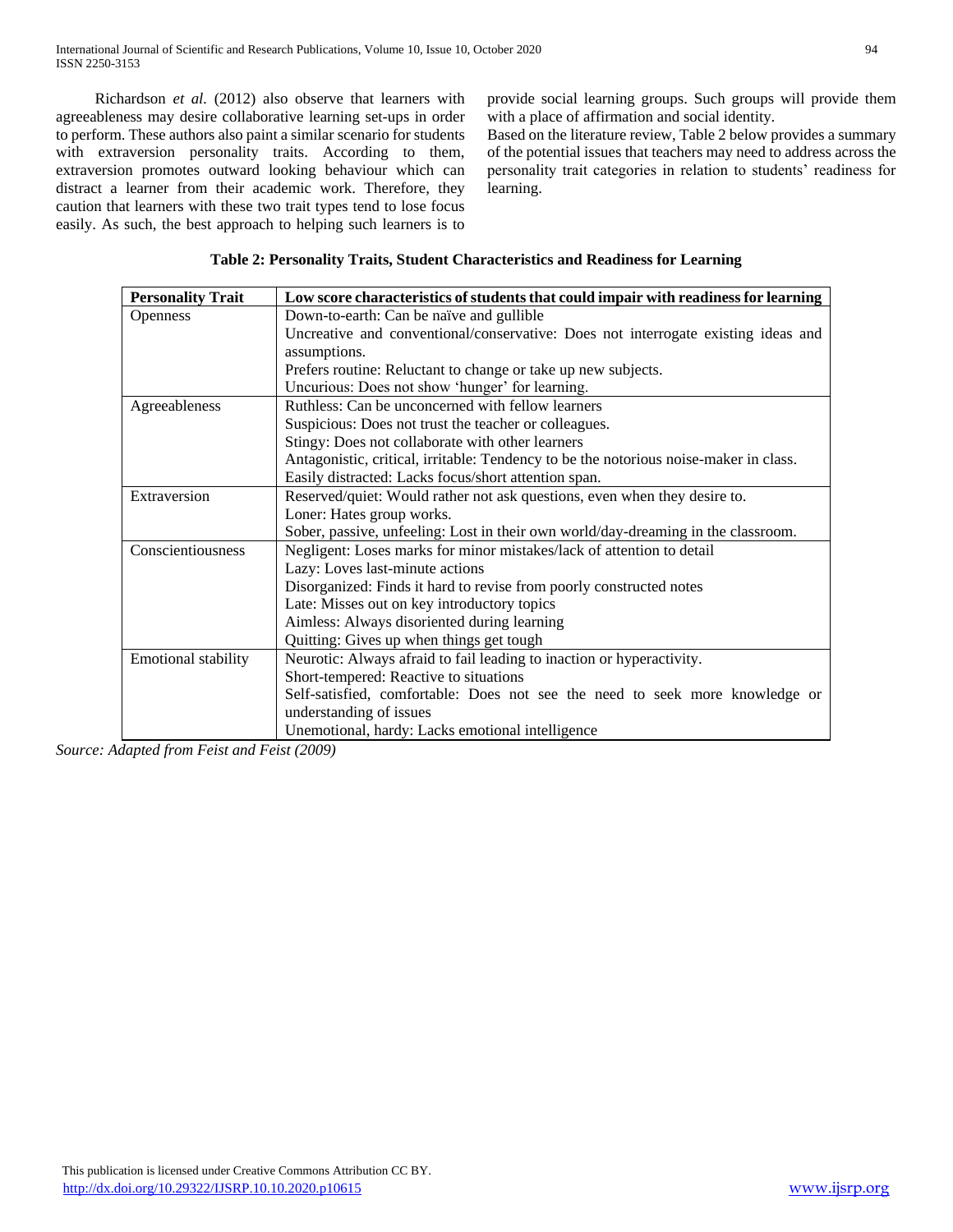## VI. JAMES MARCIA'S IDENTITY STATUS: IMPLICATIONS ON READINESS FOR LEARNING

 Expanding in the foundational works of Erik Erikson, James Marcia (1966) proposes two criteria that are necessary for a mature identity achievement. These are crisis and commitment. Crisis refers to the struggle or emotional turmoil a person goes through in making choices; commitment on the other hand, describes the amount of personal investment an individual exhibits in making a choice. These are important to identity because without some sort of crisis or deep soul searching in making important life decisions one has to question whether a decision is really one's own. Similarly, without a strong commitment to life choices, there is the possibility one has not weighed the full rewards and costs of these choices and will most likely abandon them as soon as soon as opposition or difficult circumstances arise.

 When a teacher reflects on this, it is important to recognize the fact that students will be ready to learn only when they make a conscious decision to actively take part in the learning process. In addition to this without commitment, effective learning cannot take place. In summary, one's self-image plays a significant role in forming ones sense of identify and having a healthy individuality is a premise for creating an industrious leaning environment. To properly assess a student's readiness to learn, teachers need to look at key indicators of personality and identity. These include temperament, show of personal abilities or unique talents, the student's cultural and family background and personal identity.

## **Temperament**

 Temperament describes how a person feels and acts. Bould, Joinson, Sterne and Araya (2012) describe temperament using concepts such as emotionally, activity and sociability. Emotionality is the tendency show distress and the tendency to become upset easily and intensely. This distress stems from fear and anger. On the other hand, activity includes tempo, vigour and endurance while sociability refers to the preference one has to be with others as opposed to being alone (Bould *et al.*, 2012). Social rewards that stem from one's sociability include the presence of others sharing an activity, attention, responsibility, and initiation. The combination of these three aspects of temperament yields very diverse personality types. Just as everyone has unique talents individuals also have unique temperaments.

 Dougherty (2016) posits that over 60% of children in the world fall into one of three temperament categories, namely: easy or flexible; difficult, active or feisty, and slow to warm up or cautious. The first group represents a calm and happy personality, identified by how a child loves to sleep and eat well. The second group comprises children who are fussy and easily distracted, marked by short attention span, irregular sleeping and eating habits and irrational fear or neuroticism. The last category is composed of children who are withdrawn, but tend to react sharply, mostly negatively, to new experiences. These children need gradual exposure to new learning experiences. Therefore, it is important to examine how a learner's temperament drives them towards or away from the desire to pursue knowledge. Teachers should strive to recognize the various temperaments represented in a classroom setting and the different learning styles that every temperament may need.

#### **Abilities**

 Every person is endowed with certain abilities, which gradually develop through maturation and learning. The ability to learn, engage in abstract ideation or reasoning and solve problems is referred to as intelligence (Legg & Hutter, 2007). A special ability such as a talent for music or mechanical things is called aptitude. Intelligence influences personality by providing a student with means of recognition, an outstanding quality. The bright child achieves rewards from parents and teachers for his or her accomplishments. Abilities also provide a motivation to learn as a student with, say, a special talent desires to exercise and perfect it. This explains why innate abilities are useful tools for assessing a student's readiness for learning. Having these abilities is not synonymous with being ready to learn; in fact learners who feel able may not see the need to seek more knowledge or training. Therefore, they may need motivation to step out of their state of contentment and to remain curious about abilities they may be lacking.

## **Culture and Family**

 Whether or not a child was raised in the rural and less developed regions of Africa or the sophisticated cities of the United States, cultural and family circumstances do have an impact on their readiness to learn. Culture determines the experiences a person has, the frustrations and adjustments he must deal with against the standards of conduct required of him within the learning environment (Futterman, 2015). Each culture has its own distinctive value, morals, and ways of behaving. It dictates the rules for child training and relationships within a family. According to Futterman, culture and family imbue in a child a worldview that may restrict or expand their ability to learn. Parents' behaviour and perceptions of school and schooling could also promote or undermine a child's readiness to learn. For instance, parents who perceive teachers as experts may not exert additional effort to prepare their children for learning.

## **Identity**

 'Who am I?" is a question constantly confronted from childhood through adolescence and onto adulthood. The essence of personality development is to create identity, distinct from those of others (friends, peers, parents, relatives, church members, teachers, etc.). A sense of identity is not innate or inborn. When a child goes to school, they identify themselves as learners. However, to what extent does this self-definition result in actual transition in the mind of the child? However, a child within a school context is at the same time a person with several personalities, including sexual orientation, religious beliefs, gender, race or ethnicity, socio-economic class, physical or mental abilities, political background, etc. (DiPietro, 2007). It is important when assessing a child's readiness for learning that teachers pay attention to all the identities that could distract a child from learning.

#### VII. CONCLUSION AND PRACTICAL IMPLICATIONS

 The knowledge of personality style and identity may help a teacher to determine the best methods for teaching different learners. Some students pass a more "take charge" manner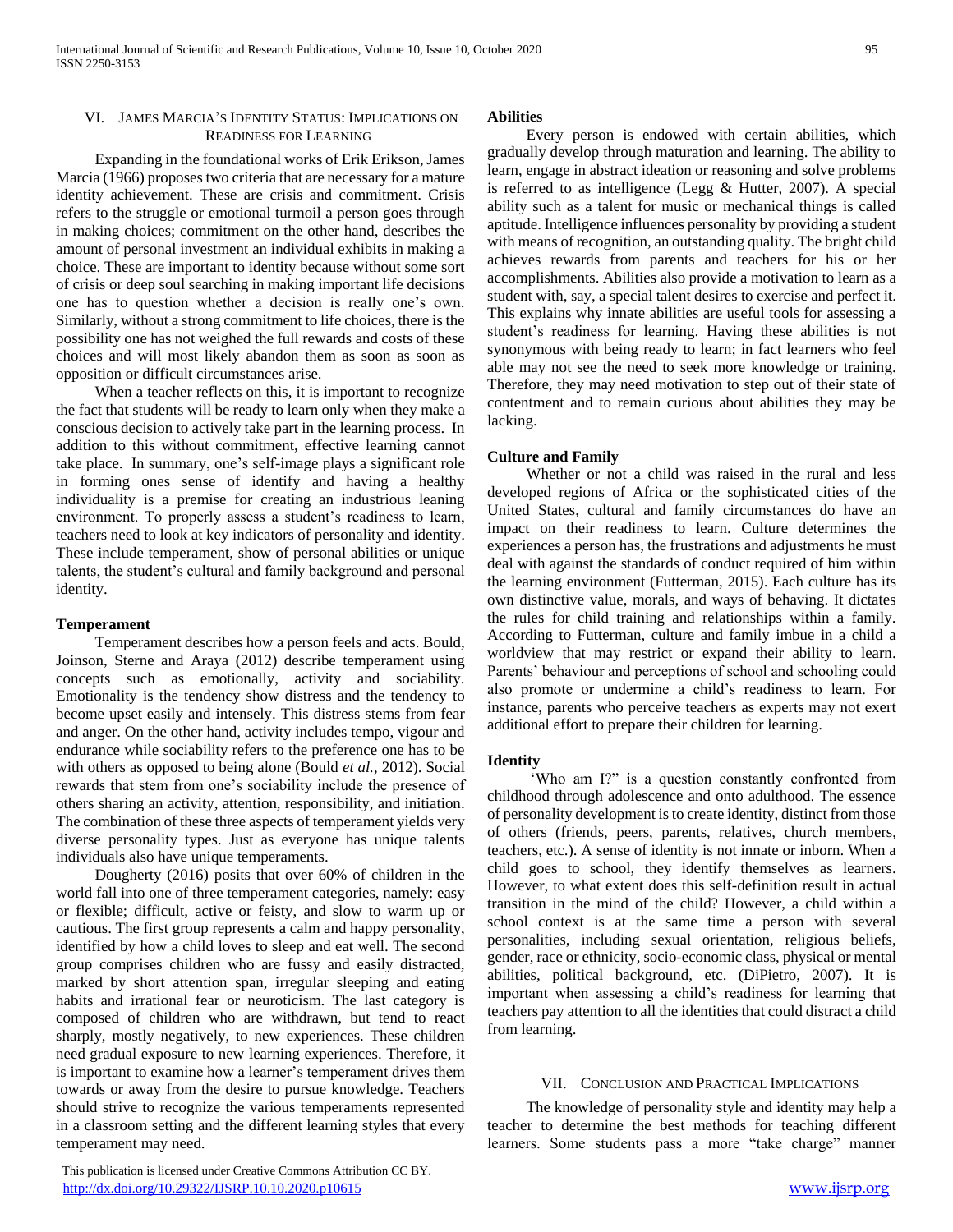("tellers") while others prefer to come at problems by raising tough questions ("askers"). Therefore, equipped with the knowledge of the different personality types, the teacher will develop a suitable model to hold the attention of every learner. Teachers are encouraged to provide a balanced style of teaching so that all students are catered for and motivated to learn. The teacher should endeavour to understand the potential interpersonal frustrations and curtail unnecessary conflicts by creatively adjusting teaching according to the different personalities of learners.

 Personality types also affect learners' self-concept, which is a key determiner of learning motivation. Teachers will often find it difficult to motivate reluctant learners unless they identify the root causes of their (learners') self-concepts. Self-concept comprises all that one knows or thinks they know about themselves. It includes one's evaluation of self, how competent and effective they consider themselves to be, what they expect of themselves, and one's identity. Therefore, a proper understanding of how self-concept affects learning orientation can help teachers to motivate all types of learners effectively. Ultimately, as highlighted in this paper, temperament and personality type theories show that people learn and teach differently because they are different. Therefore, learning about temperament and personality types can help teachers to appreciate themselves as teachers; to better understand their students, and identify as well as deal effectively with theirs and their learners' strengths and weaknesses.

#### **REFERENCES**

- [1] Armenakis, A. A., & Fredenberger, W. B. (1997). Organizational change readiness practices of business turnaround change agents. Knowledge and Process Management, 4(3), 143-152.
- [2] Bould, H., Joinson, C., Sterne, J., & Araya, R. (2012). The Emotionality Activity Sociability Temperament Survey: Factor Analysis and Temporal Stability in a Longitudinal Cohort. Personality and Individual Differences, 54(5), 628-633.
- [3] Cattell, R. B. (1943). The description of personality: Basic traits resolved into clusters. The journal of abnormal and social psychology, 38(4), 476.
- [4] Corker, K. S., Oswald, F. L., & Donnellan, M. B. (2012). Conscientiousness in the Classroom: A Process Explanation. Journal of Personality, 80, 995- 1027.
- [5] Cupani, M., & Pautassi, R. M. (2013). Predictive Contribution of Personality Traits in a Sociocognitive Model of Academic Performance in Mathematics. Journal of Career Assessment, 21, 395-413
- [6] Dougherty, N. (2016, May 17). Approaches to Learning and Temperament. Early Learning Success. Retrieved May 13, 2018 from http://earlylearningsuccess.net/approaches-learning-temperament/
- [7] Feist, J., & Feist, G. J. (2009). Theories of Personality. Singapore: McGraw-Hill.
- [8] Flores-Crespo, P. (2007). Situating education in the human capabilities approach. In Amartya Sen's capability approach and social justice in education (pp. 45-65). Palgrave Macmillan, New York.
- [9] Futterman, L. (2015, September 29). Beyond the Classroom: The Impact of Culture on the Classroom. Miami Herald. Retrieved May 14, 2018 from http://www.miamiherald.com/news/local/community/miamidade/community-voices/article36727782.html
- [10] Goldberg, L. R. (1993). The structure of phenotypic personality traits. American psychologist, 48(1), 26.
- [11] Heller, R., Wolfe, R. E., & Steinberg, A. (2017). Rethinking Readiness: Deeper Learning for College, Work, and Life. Havard: Harvard Education Press.
- [12] Jensen, M. (2015). Personality Traits, Learning and Academic Achievements. Journal of Education and Learning, 4(4), 91-118.
- [13] Komarraju, M., Karau, S. J., Scmeck, R. R., & Avdic, A. (2011). The Big Five Personality Traits, Learning Styles, and Academic Achievement. Personality and Individual Differences, 51(4), 472-477.
- [14] Kornør, H., & Nordvik, H. (2004). Personality traits in leadership behavior. Scandinavian Journal of Psychology, 45(1), 49-54.
- [15] Kroger, J., & Marcia, J. E. (2011). The Identity Statuses: Origins, Meanings, and Interpretations. In S. J. Schwartz, K. Luyckx, & V. L. Vignoles (Eds.), Handbook of Identity Theory and Research (31-53). New York: Springer-Verlag.
- [16] Legg, S., & Hutter, M. (2007). A Collection of Definitions of Intelligence. Technical Report. IDSIA.
- [17] Luyckx, K., Teppers, E., Klimstra, T. A., & Rassart, J. (2014). Identity Processes and Personality Traits and Types in Adolescence: Directionality of Effects and Developmental Trajectories. Developmental Psychology, 50(8), 2144-2153.
- [18] Marcia, J. E. (1993). The ego identity status approach to ego identity. In Ego identity (pp. 3-21). Springer, New York, NY.
- [19] McCrae, R. R., & Costa, P. T., Jr. (2003). Personality in Adulthood: A Five-Factor Theory Perspective. New York, NY: Guilford Press.
- [20] Parks-Leduc, L., Feldman, G., & Bardi, A. (2015). Personality Traits and Personal Values: A Meta-Analysis. Personality and Social Psychology Review, 19(1) 3-29.
- [21] Powell, W., & Kusuma-Powell, O. (2011). How to Teach Now: Five Keys to Personalized Learning in the Classroom. Association for Supervision & Curriculum Development.
- [22] Prakash, L. S., & Saini, D. K. (2012, July). E-assessment for e-learning. In 2012 IEEE International Conference on Engineering Education: Innovative Practices and Future Trends (AICERA) (pp. 1-6). IEEE.
- [23] Richardson, M., Abraham, C., & Bond, R. (2012). Psychological Correlates of University Students' Academic Performance: A Systematic Review and Meta-Analysis. Psychological Bulletin, 138, 353-387.
- [24] Saksvik, I. B., & Hetland, H. (2009). Exploring dispositional resistance to change. Journal of Leadership & Organizational Studies, 16(2), 175-183.
- [25] Schindler, A. W. (2013). Readiness for Learning. Childhood Education [Online], 24(7), 301-304.
- [26] Shahrazad, W. W., Lukman, Z. M., Murni, A. R., Zainah, A. Z., Fauziah, I., & Arifin, Z. (2011). Personality traits as predictors towards readiness to change among female drug addicts. American Journal of Applied Sciences, 8(2), 134.
- [27] Steele-Johnson, D., & Leas, K. (2013). Importance of race, Gender, and Personality in Predicting Academic Performance. Journal of Applied Social Psychology, 43, 1736-1744.
- [28] Vancea, F. (2014). Personality, Identity and Psychic Maturity. International Conference of Scientific Paper, AFASES, Brasov, 22-24 May 2014.
- [29] Van Egeren, L. F. (2009). A cybernetic model of global personality traits. Personality and Social Psychology Review, 13(2), 92-108.

#### AUTHORS

**First Author** – Owino-O, School of Humanities and Social sciences, Pwani University

**Second Author** – Harriet Nyakecho, School of Humanities and Social sciences, Pwani University, Email:

hariet.scott@gmail.com